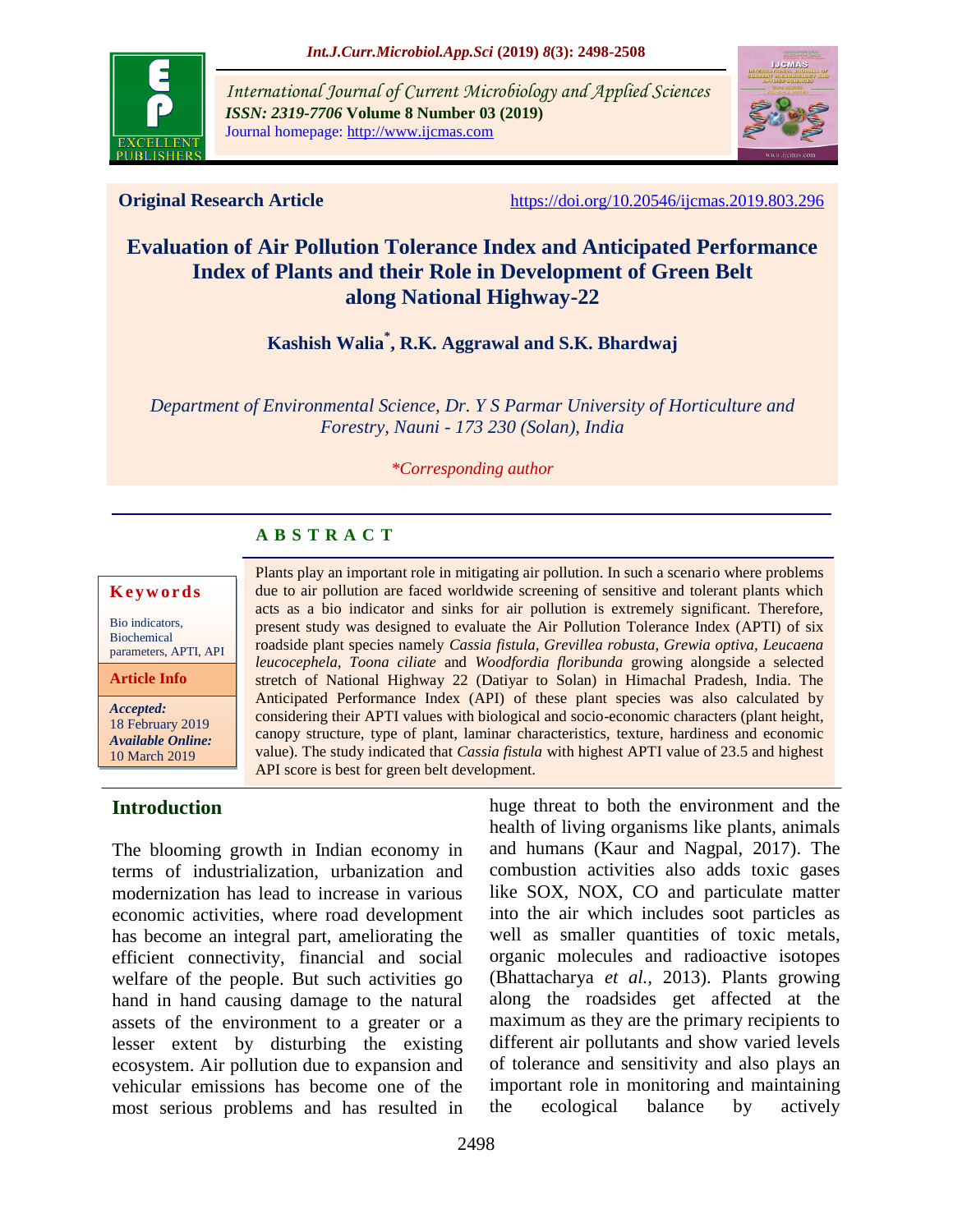participating in the cycling of nutrients and gases like carbon dioxide and oxygen (Mahecha *et al.,* 2013). The air pollutant once released into the atmosphere cannot be traced or identified by any device chemically or mechanically, only plants can absorb and metabolise these pollutants from the atmosphere. Therefore, the role of plants in assessing the air pollution is being increasingly recognised and is used in evaluating the Air Pollution Tolerance Index which is a species dependent plant attribute and expresses the inherent ability of plant to encounter stress arising from air pollution and helps in identifying the tolerance levels of plant species based on biochemical parameters viz. ascorbic acid, pH of leaf extract, total chlorophyll and relative water content (Shannigrahi *et al.,* 2003).

Plants with higher APTI value are tolerant to air pollution and can be used to mitigate air pollution while those with low index value show less tolerance and can be used to signify levels of air pollution (Madan and Chauhan, 2015). The APTI index evaluates the effect of pollutants only on biochemical parameters, but in order to combat air pollution using green belt development, some biological and socioeconomic characteristics are also considered and used to develop the anticipated performance index (API) (Govindaraju *et al.,* 2012).

The expansion of NH-22 from Timber-Trail resort in Datiyar to Solan has deteriorated the air quality as being perceived by urban dwellers because of developmental activity and large vehicular density in the area, as the road stretch being a part of tourist route and connecting the cities of Chandigarh, Ambala, Kalka, Parwanoo and Shimla the state capital city of Himachal Pradesh carries a significant heavy traffic to and fro from Shimla and other parts of the State. Hence all these activities have highly deteoriated the air quality. Therefore, the present study can help in screening out the air pollution tolerant plant species and calculating their anticipated performance index (API) which can be used as an indicator to assess the capability of predominant species for cleaning up of the atmospheric pollutants and in development of the green belt along the National Highway.

# **Materials and Methods**

# **Study area**

The entire study area extends on National Highway-22 which connects Firozepur, Punjab in the North end to Shipki La, Sino-Indian border to the South end. The study area covers a part of NH-22 of Solan district from Timber-Trail resort in Datiyar to Solan covering a distance of about 40 kms. The Highway lies between North latitude of 30°44'53" to 31°22'01" and East longitude of 76°36'10" to 77°15'14". The study area has high vehicular density as it is a major part of tourist route connecting the cities of Chandigarh, Ambala, Kalka, Parwanoo and Shimla, the capital city of Himachal Pradesh**.**

# **Survey of the study area**

In order to study the distribution of plants growing alongside the national highway and to screen out the most tolerant plants species to pollution a detail survey of National Highway-22 was conducted from Datiyar to Solan. The vegetation distribution study was carried by using quadrat method and in order to maintain the uniformity, plants of same age and spread growing at iso-ecological conditions were selected for the study.

The commonly occurring plant species identified and selected were *Cassia fistula, Grevillea robusta, Grewia optiva, Leucaena leucocephela, Toona ciliate* and *Woodfordia floribunda.*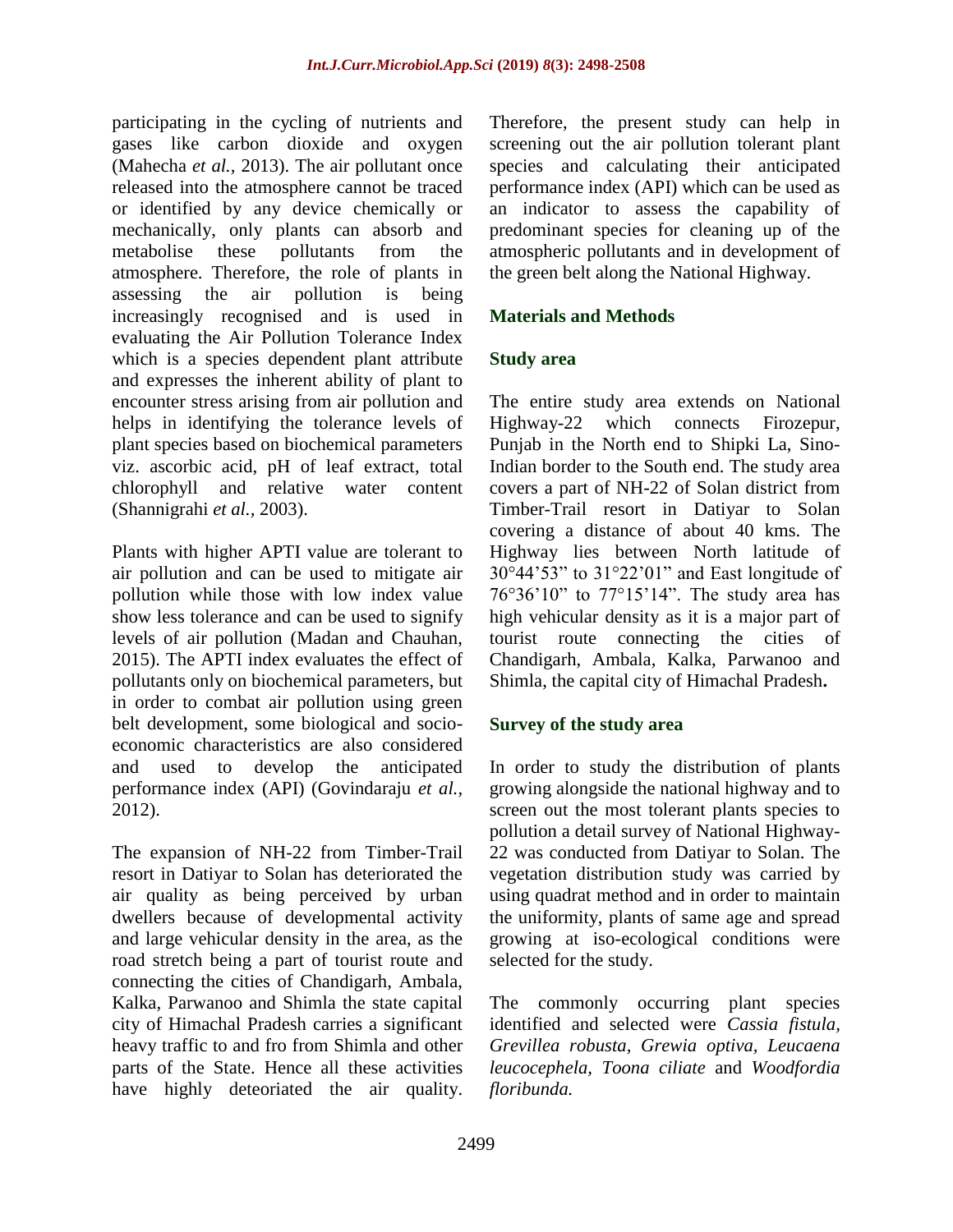### **Experimental details**

In order to conduct the present study the National Highway 22 was divided into four uniform segments based on distance and each segment was considered as one replication. The six commonly growing plant species viz. *Cassia fistula, Grevillea robusta, Grewia optiva, Leucaena leucocephela, Toona ciliate*  and *Woodfordia floribunda* were selected from both the sides of the National Highway. In total there were 24 treatment combinations (6 x 4) which were replicated four times under factorial Randomized Block Design. The data for the two sides (left and right) of the national highway was clubbed for statistical analysis and the results were statistically analyzed and interpreted by using Statistical Package Software version 21.

#### **Sample collection and analysis**

To assess the APTI based on the four parameters namely leaf ascorbic acid, leaf extract pH, total chlorophyll, and relative water content fully matured leaves of selected plant species were collected randomly from both sides of the road in the morning hours at almost same diameter at breast height (DBH). The leaf samples were then transported to the laboratory in ice – box and washed with normal water and then with 0.1N HCL followed by washing with distilled water. Further, the analysis of physiological and biochemical parameters of leaf samples were carried out as per the standard procedures as mentioned below:

#### **Analysis of biochemical parameter**

#### **Ascorbic acid**

To estimate leaf ascorbic acid content of selected plant species 10g of the sample was taken. The sample was homogenized in metaphosphoric acid (3%) and filtered. The

volume of the filtrate was made to 100ml by metaphosphoric acid (3%). The aliquot measuring 10ml was taken and titrated against standardized dye to an end point of pink colour as per the standard procedure outlined by Association of Official Agricultural Chemists (1980). The ascorbic acid content was expressed in milligrams per grams  $(mg g^{-1}).$ 

Dye factor  $\times$  Titre reading  $\times$ Volume made  $\times 100$ Ascorbic acid (mg/100g) = ----------------------- Weight of leaves taken  $\times$ Volume taken for estimation

## **Leaf extract pH**

Leaf extract pH of the sample was analyzed by the method suggested by Barrs and Weatherly (1962). Fresh leaf sample (10g) was homogenized using deionised water (50ml) and the supernatant obtained after centrifugation was collected for the determination of pH using a digital pH meter.

### **Total chlorophyll**

For the estimation of total chlorophyll content of the leaves, 10mg of the leaf sample was homogenized with 7ml dimethyl-sulphoxide and was kept in oven at a temperature of 60- 65ºC for 30-35mins.

The samples were filtered and volume was made to 25ml by dimethyl-sulphoxide. The absorbance was measured at 663nm and 645nm in spectrophotometer and chlorophyll was estimated using the following equation given by Hiscox and Istaelstam (1979)

 $20.2$  A645 + 8.02 A663 Total chlorophyll (mg g-1) = ---------------- x V  $a \times 1000 \times w$ 

Where;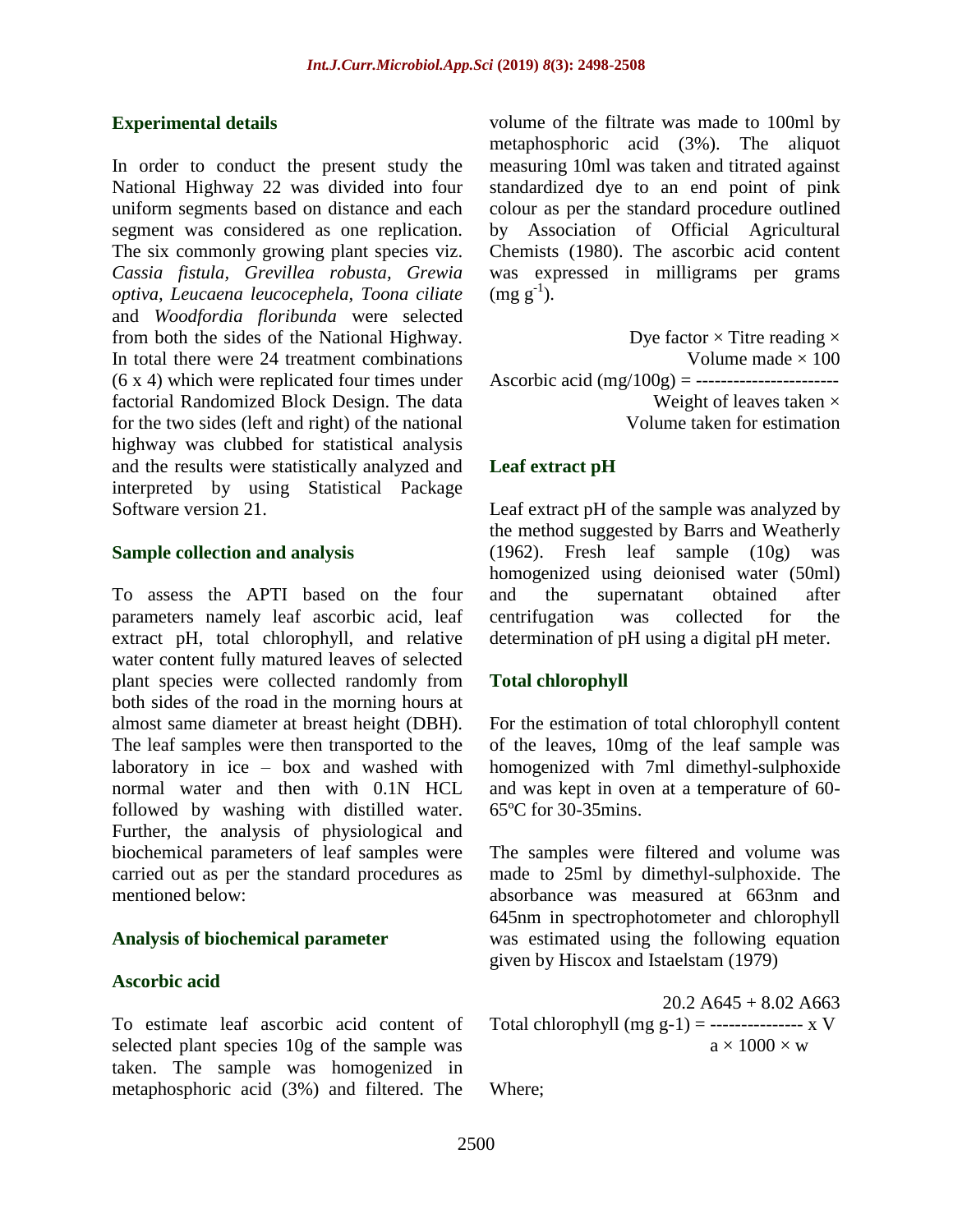V is volume of extract made a is length of light path in cell (usually 1cm) W is weight of sample  $A_{645}$  is absorbance at 645nm  $A_{663}$  is absorbance at 663nm

#### **Relative water content**

Relative water content of the samples was estimated using the method proposed by Singh (1977) and was computed by using following equation

$$
RWC = \frac{(FW - DW)}{(TW - DW)} \times 100
$$

Where;

RWC is relative water content (%) FW is fresh weight of leaf sample DW is dry weight of leaf sample TW is turgid weight of leaf sample

#### **Air pollution tolerance index (APTI)**

The Air pollution tolerance index based on leaf biochemical parameters was computed by using the following formulae given by Singh and Rao (1983).

 $[A(T + P)] + R$ APTI = -------------------- 10

Where;

A is ascorbic acid (mg  $g^{-1}$ ) of leaf sample T is total chlorophyll  $(mg g^{-1})$  of leaf sample P is leaf extract pH of leaf sample R is relative water content (%) of leaf sample

### **Anticipated Performance Index**

By combining the resultant APTI values with some relevant biological and socioeconomic characters (plant height, canopy structure, plant size texture, hardness and economic value) the API was calculated for different plant species. Based on these characters, different grades  $(+ or -)$  are allotted to plants. Different plants are scored according to their grades as per the procedure outlined by Mondal *et al.,* (2011).

#### **Results and Discussion**

#### **Biochemical parameters**

#### **Leaf ascorbic acid content**

The different plant species growing along National Highway -22 were found to exhibit significant variations in leaf ascorbic acid content Fig.1. The ascorbic acid content of selected plant species varied from 2.85 to 10.22 mg  $g^{-1}$ . Among the selected plant species the highest ascorbic acid content was recorded in *Cassia fistula* (10.22 mg  $g^{-1}$ ). Whereas, lowest was observed in *Grewiallia robusta* (2.85 mg  $g^{-1}$ ). The order of ascorbic acid content in leaves of selected plant species was *Cassia fistula* (10.22 mg g-1 ) > *Leuceana leucocephala* (9.58 mg g-1 ) > *Woodfordia fruticosa* (7.33 mg g-1 ) > *Toona ciliata* (5.26  $\text{mg } g^{-1}$ ) > *Grewia optiva* (5.18 mg  $g^{-1}$ ) >  $Grewiallia robusta (2.85 mg g<sup>-1</sup>). Ascorbic$ acid is a natural antioxidant that influences the resistance of plants against adverse environmental conditions and helps in pollution tolerance (Subramani and Devaanandan, 2015). Different developmental activities and vehicular emissions leads to air pollution especially in areas with high traffic and higher commercial activities and enhances production of more antioxidants in response to stress conditions. The results are in conformity with the findings of Prajapati and Tripathi (2008). Higher ascorbic acid content in the leaves of *Cassia fistula* may probably be due to improvement in the defence mechanism of the plants which has been reported to be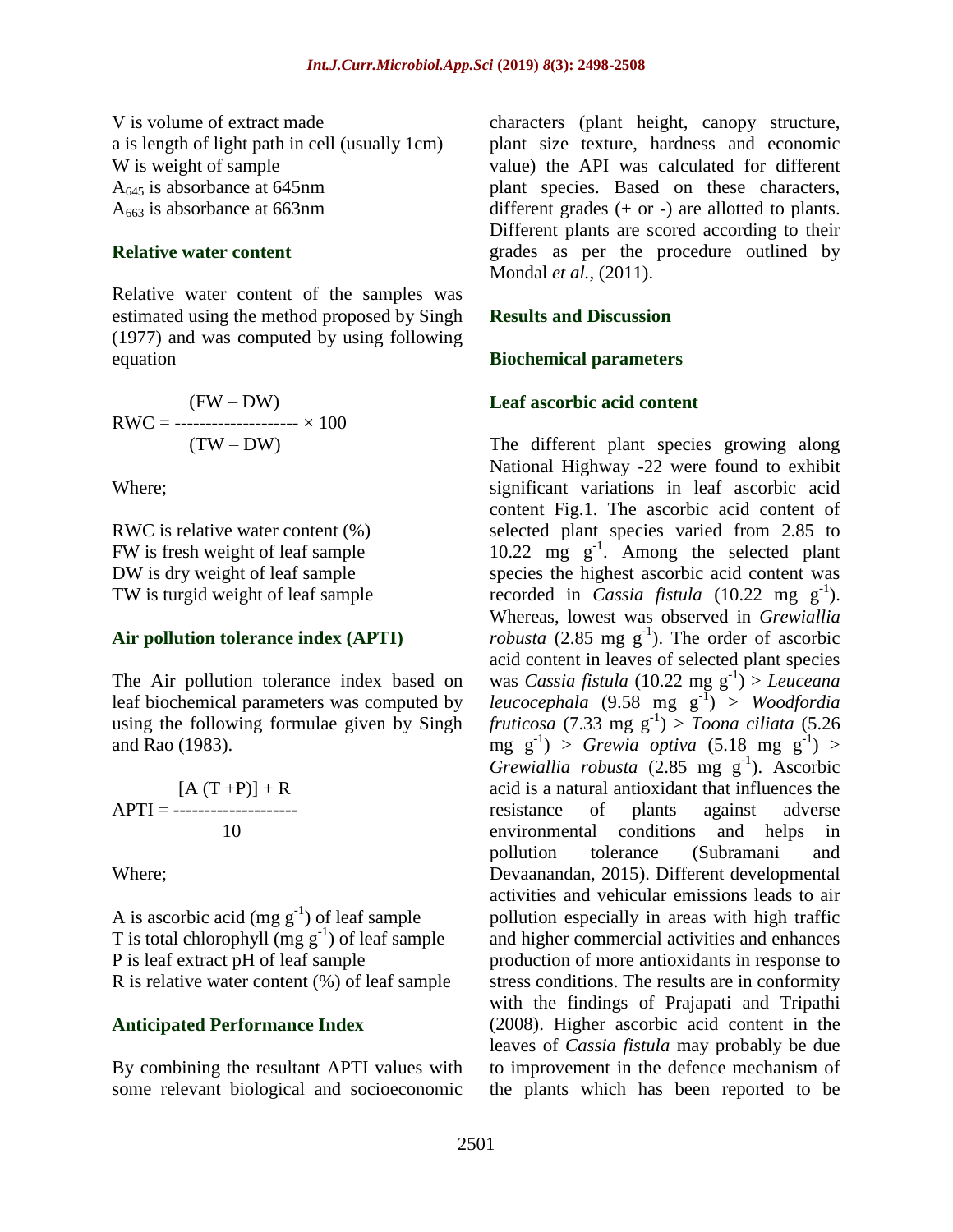different for different plant species by (Chen *et al.,* 2007). Trees under stress improve their ascorbic acid content to improve their capacity to fight against adverse conditions. The results are in line with the findings of Yannawar and Bhosle (2013) who have also reported higher ascorbic acid content in the leaves of the plants growing near roadside due to higher pollution stress

# **Total chlorophyll content**

The leaf Chlorophyll content of the different plant species varied significantly from 9.18 mg  $g^{-1}$  to 1.36 mg  $g^{-1}$  along the National Highway 22 Fig.1. In the selected stretch, among the six selected plant species highest leaf chlorophyll content was recorded in *Cassia fistula* (9.18 mg g-1) whereas lowest was recorded *Woodfordia fruticosa* (1.36 mg g<sup>-1</sup>). The order of leaf chlorophyll content in the leaves of selected species was *Cassia fistula* > *Leuceana leucocephala* > *Toona ciliata* > *Grewiallia robusta> Grewia optiva* > *Woodfordia fruticosa*. The leaf Chlorophyll content of plants signifies its photosynthetic activity as well as the growth and development of biomass. The chlorophyll content varies from species to species and also with the pollution level as well as with other biotic and abiotic conditions (Begum and Harikrishna, 2010). Higher the chlorophyll contents higher the tolerance to pollution (Joshi *et al.,* 1993).

The chlorophyll content in all the plants varied with the tolerance as well as sensitivity of the plant species to pollution load *i.e.* higher the sensitive nature of the plant species lower the chlorophyll content. These results are supported by the findings of Joshi *et al.,* (1993). Further, automobile exhaust and other anthropogenic activities at traffic site are responsible for reduced concentration of chlorophyll. The variation in chlorophyll content in the leaves of selected plants species

could be attributed to their inherent capacity to tolerate the pollution stress along roadside as well as due to vehicular pollution in the selected stretch of the National Highway. The results are in line with the findings of Ninave (2001). Higher the level of automobile pollution higher is the decrease in leaf chlorophyll content of plants near roadside (Mir*,* 2008).

# **Leaf extract pH**

The different plant species along National Highway 22 were found to exhibit significant variations in leaf extract pH of selected plants species. Figure 1 indicates that leaf extract pH of different plant species along National Highway varied from 5.82 - 6.77. Among the selected species *Cassia fistula* was noticed to have maximum leaf extract pH of 6.77. Whereas, minimum was observed in *Grewiallia robusta* (5.82). The order of leaf extract pH of selected plant species was *Cassia fistula* (6.77) followed by *Leuceana leucocephala* (6.46), *Grewia optiva* (6.33), *Toona ciliata* (6.20), *Woodfordia fruticosa* (5.85), *Grewiallia robusta* (5.82). The variations in leaf extract pH in selected plants along National Highway could be attributed due to the varied genetic composition of the plant species. Higher level leaf extract pH in *Cassia fistula* indicates the tolerance of plant under polluted conditions. The results are in line with (Gholami *et al.,* 2016) who stated that the reduction in pH value is more in sensitive plants compared to those in tolerant plants. Further, lower value of leaf extract pH in selected plants species growing at traffic and commercial areas may be ascribed due to highest level of vehicular pollution and developmental activities in these areas. Similar results were also observed by Singare and Talpade (2013) who also reported that the leaf extract pH tend to decrease with the increase in pollution with respect to nonpolluted site.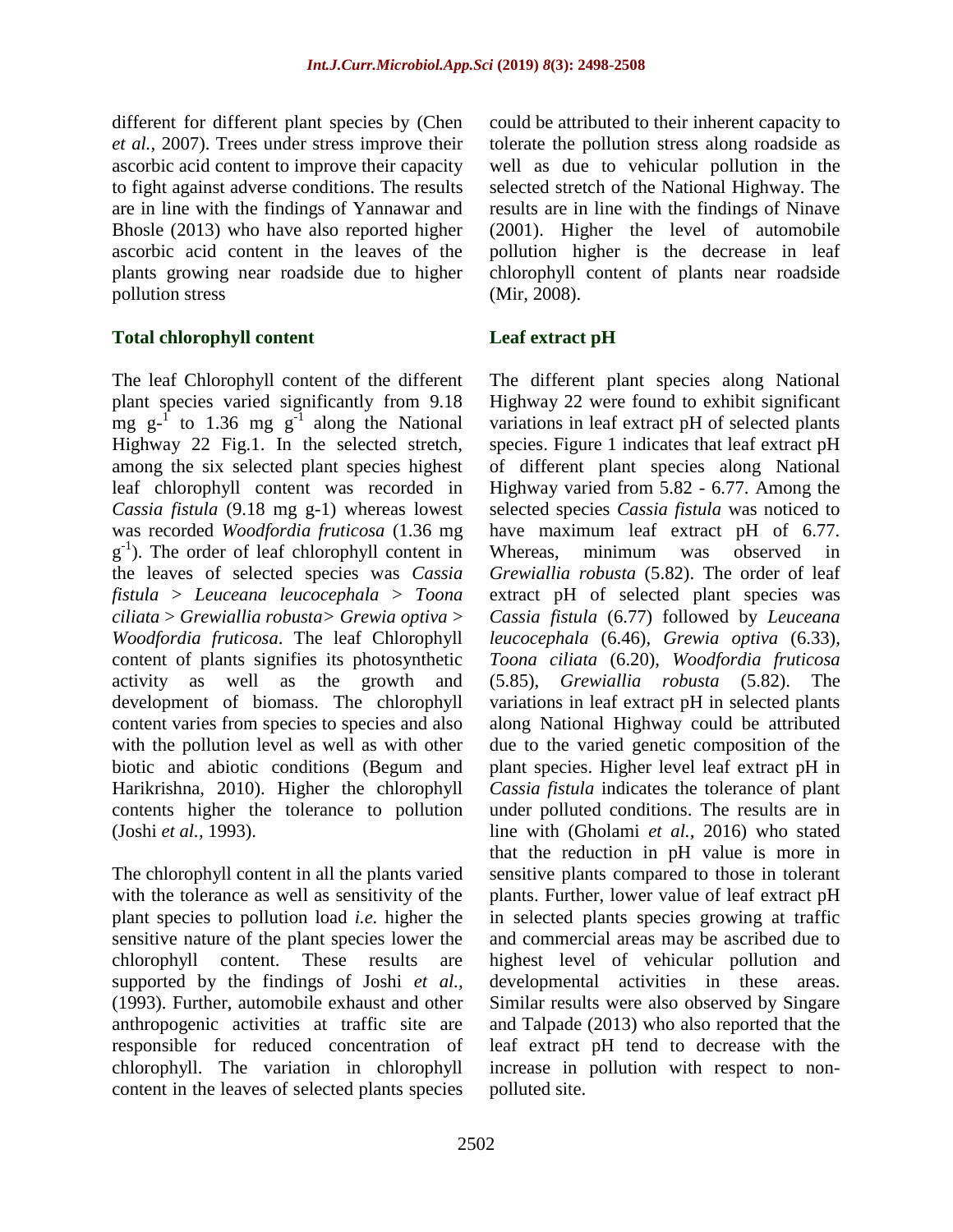|                                                        | <b>Table.1</b> Gradation of plant species based on air pollution tolerance index as well as |  |  |  |  |  |  |  |  |
|--------------------------------------------------------|---------------------------------------------------------------------------------------------|--|--|--|--|--|--|--|--|
| morphological parameters and socio-economic importance |                                                                                             |  |  |  |  |  |  |  |  |

| <b>Grading Character</b>                   |                                   | Pattern of assessment      | Grade allotted           |  |  |
|--------------------------------------------|-----------------------------------|----------------------------|--------------------------|--|--|
| Tolerance                                  | <b>APTI</b>                       | $9.0 - 12.0$               | $+$                      |  |  |
|                                            |                                   | $12.1 - 15.0$              | $++$                     |  |  |
|                                            |                                   | $15.1 - 18.0$              | $+++$                    |  |  |
|                                            |                                   | $18.1 - 21.0$              | $+++++$                  |  |  |
|                                            |                                   | $21.1 - 24.0$              | $+++++$                  |  |  |
| <b>Biological</b><br>and<br>socio-economic | <b>Plant habit</b>                | Small                      | $\overline{\phantom{a}}$ |  |  |
|                                            |                                   | Medium                     | $+$                      |  |  |
|                                            |                                   | Large                      | $++$                     |  |  |
|                                            | <b>Canopy</b><br><b>Structure</b> | Sparse/irregular/globular  | $\overline{\phantom{a}}$ |  |  |
|                                            |                                   | Spreading crown/open/semi- |                          |  |  |
|                                            |                                   | dense                      | $+$                      |  |  |
|                                            |                                   | Spreading dense            | $++$                     |  |  |
|                                            | <b>Type of plant</b>              | Deciduous                  |                          |  |  |
|                                            |                                   | Evergreen                  | $+$                      |  |  |
| Laminar structure                          | <b>Leaf size</b>                  | Small                      | $\overline{\phantom{0}}$ |  |  |
|                                            |                                   | Medium                     | $+$                      |  |  |
|                                            |                                   | Large                      | $++$                     |  |  |
|                                            | <b>Texture</b>                    | Smooth                     | $\overline{\phantom{a}}$ |  |  |
|                                            |                                   | Coriaceous                 | $+$                      |  |  |
|                                            | <b>Hardiness</b>                  | Delineate                  | $\overline{\phantom{a}}$ |  |  |
|                                            |                                   | Hardy                      | $+$                      |  |  |
|                                            | <b>Economic</b><br>value          | Less than three uses       | $\overline{\phantom{a}}$ |  |  |
|                                            |                                   | Three or four uses         | $+$                      |  |  |

# **Table.2** Anticipated performance index (API) of plant species

| Grade | <b>Score</b> | <b>Assessment category</b>        |  |  |  |  |
|-------|--------------|-----------------------------------|--|--|--|--|
|       | Up to $30$   | Not recommendation for plantation |  |  |  |  |
|       | $31-40$      | Very poor                         |  |  |  |  |
|       | $41 - 50$    | Poor                              |  |  |  |  |
| о     | $51-60$      | Moderate                          |  |  |  |  |
| 61-70 |              | Good                              |  |  |  |  |
|       | 71-80        | Very good                         |  |  |  |  |
|       | 81-90        | Excellent                         |  |  |  |  |
|       | 91-100       | <b>Best</b>                       |  |  |  |  |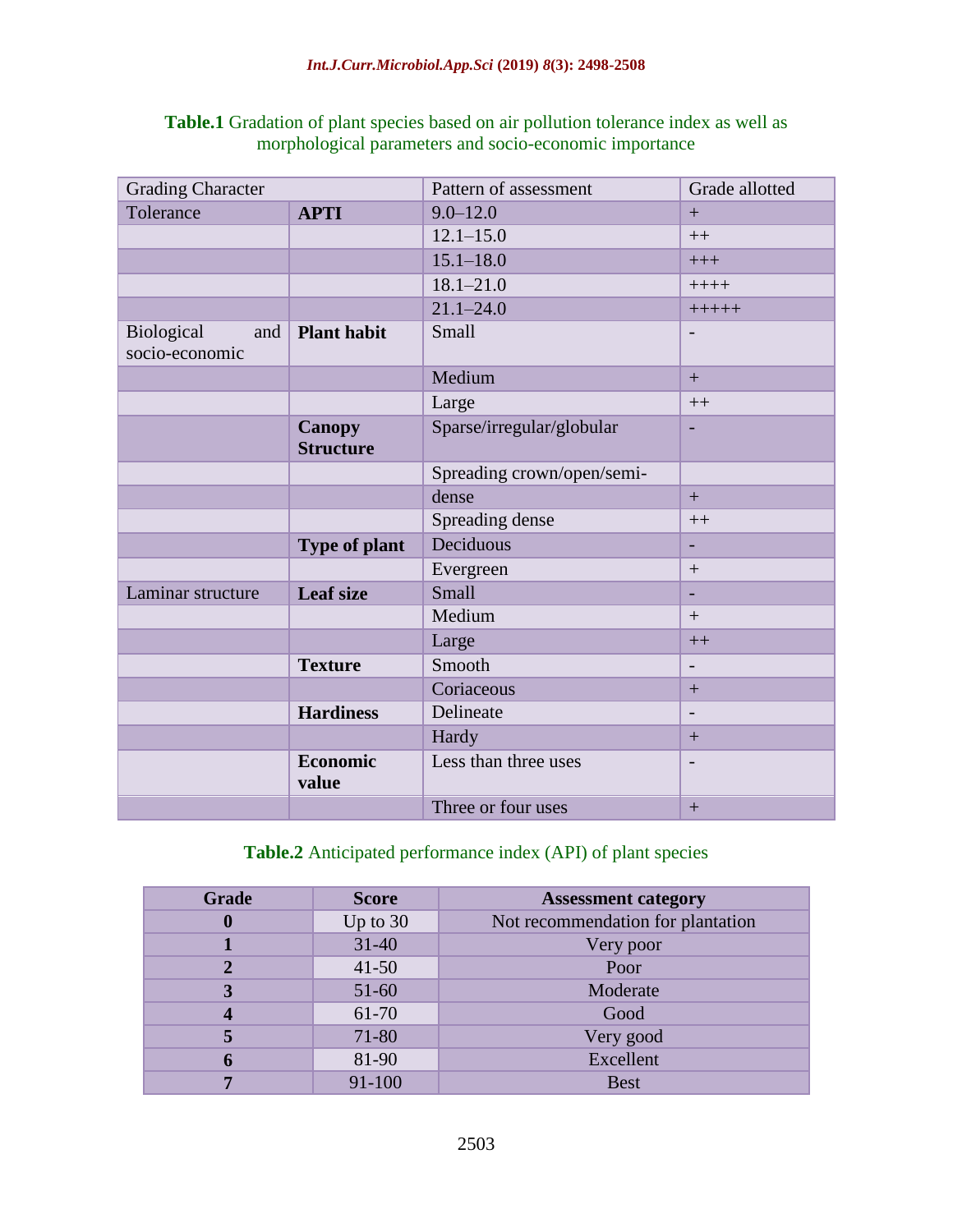| Sr. No.          | Plant species         | Total grade allotted | % Score | API value      | Assessment      |
|------------------|-----------------------|----------------------|---------|----------------|-----------------|
|                  | Woodfordia fruticosa  | 3                    | 18.75   |                | Not recommended |
| 2.               | Grewia optiva         |                      | 50.00   | $\overline{2}$ | Poor            |
| 3.               | Toona ciliata         | 10                   | 62.50   | $\overline{4}$ | Good            |
| $\overline{4}$ . | Greviallia robusta    | 8                    | 50.00   | 2              | Poor            |
| 5.               | Leuceana leucocephela | l 8                  | 50.00   | ာ              | Poor            |
| 6.               | Cassia fistula        | 10                   | 62.50   | $\overline{4}$ | Good            |

# **Table.3** Evaluation of API of plant species based on their APTI values and some other biological and socio-economic characters

# **Table.4** Assessment based on anticipated performance index of selected plant species

| Plant species         | Assessment parameters |                          |                                          | laminar structure        |             |                          |                          | Grade alloted                                    |                                          |                                                          |                                      |
|-----------------------|-----------------------|--------------------------|------------------------------------------|--------------------------|-------------|--------------------------|--------------------------|--------------------------------------------------|------------------------------------------|----------------------------------------------------------|--------------------------------------|
|                       |                       | BIT<br>E<br>TREE         | RE<br><b>ANOPY</b><br>STU<br>$\mathbf C$ | TYPE<br>TREE             | <b>SIZE</b> | TEXTURE                  | <b>AESS</b><br>RDIN<br>臣 | ں<br>$\bar{\mathbf{A}}$<br>OMI<br>IMPORT<br>ECON | $\mathbf{S}$<br>$\mathbf{I}$<br>◀<br>TOT | ڻ<br><b>ORIN</b><br>$\bar{a}$<br>$\mathcal{S}_{\bullet}$ | BE<br>GRA<br>$\overline{\mathbf{p}}$ |
| Woodfordia fruticosa  | $+$                   | $\overline{\phantom{0}}$ | $\overline{\phantom{0}}$                 | $\overline{\phantom{0}}$ | $^{+}$      | $\overline{a}$           | $+$                      | $\overline{\phantom{a}}$                         | 3                                        | 18.75                                                    | $\overline{0}$                       |
| Grewia optiva         | $+$                   | $+$                      | $+$                                      | $\overline{\phantom{0}}$ | $+$         | $+$                      | $+$                      | $++$                                             | 8                                        | 50.00                                                    | $\overline{2}$                       |
| Toona ciliata         | $++$                  | $++$                     | $+$                                      | $\overline{\phantom{0}}$ | $++$        | $+$                      | $+$                      | $+$                                              | 10                                       | 62.50                                                    | $\overline{4}$                       |
| Grewiallia robusta    | $+$                   | $++$                     | $\pm$                                    | $+$                      | $++$        | $\overline{\phantom{0}}$ | $+$                      | $\overline{\phantom{0}}$                         | 8                                        | 50.00                                                    | $\overline{2}$                       |
| Leuceana leucocephela | $+++$                 | $+$                      |                                          | $\overline{\phantom{0}}$ | $++$        | $\overline{\phantom{0}}$ | $\overline{\phantom{0}}$ | $++$                                             | 8                                        | 50.00                                                    | $\overline{2}$                       |
| Cassia fistula        | +++++                 | $+$                      |                                          | $+$                      | $++$        | $\overline{\phantom{0}}$ |                          | $+$                                              | 10                                       | 62.50                                                    | $\overline{4}$                       |

# **Fig.1** Variations in the biochemical parameters and APTI values of selected plant species

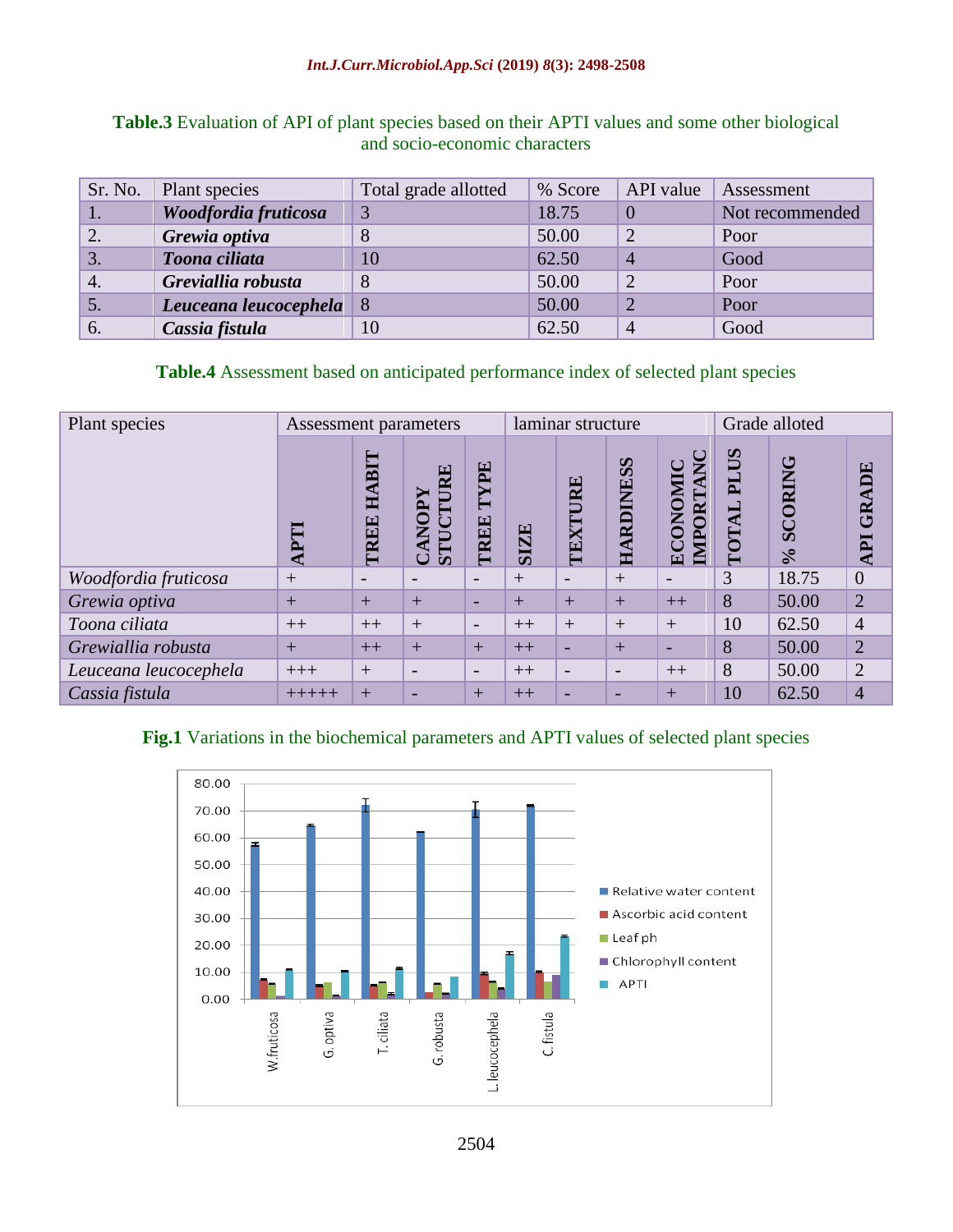## **Leaf relative water content**

The relative water content varied significantly among the different plant species growing along the National Highway -22. The relative water content of selected plant species varied from 72.07-57.58% (Fig. 1). Among the six selected species *Toona ciliate* was found to have maximum (72.07%) relative water content while the minimum of 57.58% was observed in *Woodfordia fruticosa*. The order of relative water content in the leaves of selected plant species was *Toona ciliate > Cassia fistula> Leuceana leucocephala > Grewia optiva> Grewiallia robusta> Woodfordia fruticosa* with the respective values of 72.07%, 72.02%, 70.47%, 64.65%, 62.27%, 57.58%. The variation in RWC in plants may be due to difference in plants species (Nwadinigwe, 2014). The leaf relative water content is the amount of moisture a plant holds and is an indicator of hydration condition in the leaf matrix. The highest value of relative water content in *Toona cilata* may be ascribed due to its higher resistant capacity to stress conditions and maintenance of relative water content under polluted conditions by the plant may determine its relative tolerance to pollution (Verma, 2003; Gholami *et al.,* 2016). Plants at polluted site absorbed more water this could be a physiological mechanism of the plants to withstand the effect of pollution in its environment (Tanee *et al.,* 2014). The trend of higher RWC in the plants growing alongside the National Highway may be ascribed to relatively lower rate of transpiration at polluted sites which might have resulted in the leaves of the plants. The results are in line with Bora and Joshi (2014).

# **Air pollution tolerance index**

The plant growing alongside the National Highway-22 varied significantly in their tolerance levels. Among the selected species

the highest APTI of 23.50 was recorded for *Cassia fistula* which was followed by *Leuceana leucocephala* (17.10), *Toona ciliata*  (11.61), *Woodfordia fruticosa* (11.04), *Grewia optiva* (10.50) while the lowest value of 8.50 was noted in *Grewiallia robusta*. Fig.1. The variation in the tolerance of the trees of a region to air pollution has also been reported by Lakshmi *et al.,* (2008); Agbaire and Esiefarienrhe (2009). The higher value of APTI in *Cassia fistula* may be due to increased production of ascorbic acid and higher relative water content during pollution stress (Kuddus *et al.,* 2011). The highest APTI of the plants near the highway may be ascribed to the reason that the trees in order to adapt the stress due to auto exhaust pollution improve their tolerance capacity. Tolerance to air pollution alters from species to species depending on plants capacity to endure the effect of pollutants (Gholami *et al.,* 2016). The higher APTI adjacent to National Highway showed higher tolerance of plant species to air pollutants (Jyothi and Jaya, 2010). It has been reported that tolerance of plant towards air pollutants is specific to a site and depends on the type and level of pollution (Noor *et al.,* 2015).

# **Anticipated performance index**

API is used as an indicator to assess the capability of predominant species for the abatement of the atmospheric pollutants and in green belt development. The anticipated performance index calculated by evaluation and grading of tree species based on their APTI and some biological and socioeconomic characters showed a variation from not recommended category to the category good. The highest values of API (4) were calculated in *Cassia fistula* and *Toona ciliata* and were considered as Good for Green belt development and *Leuceana leucocephala, Grewia optiva* and *Grewiallia robusta* with API value of (2) were assessed as poor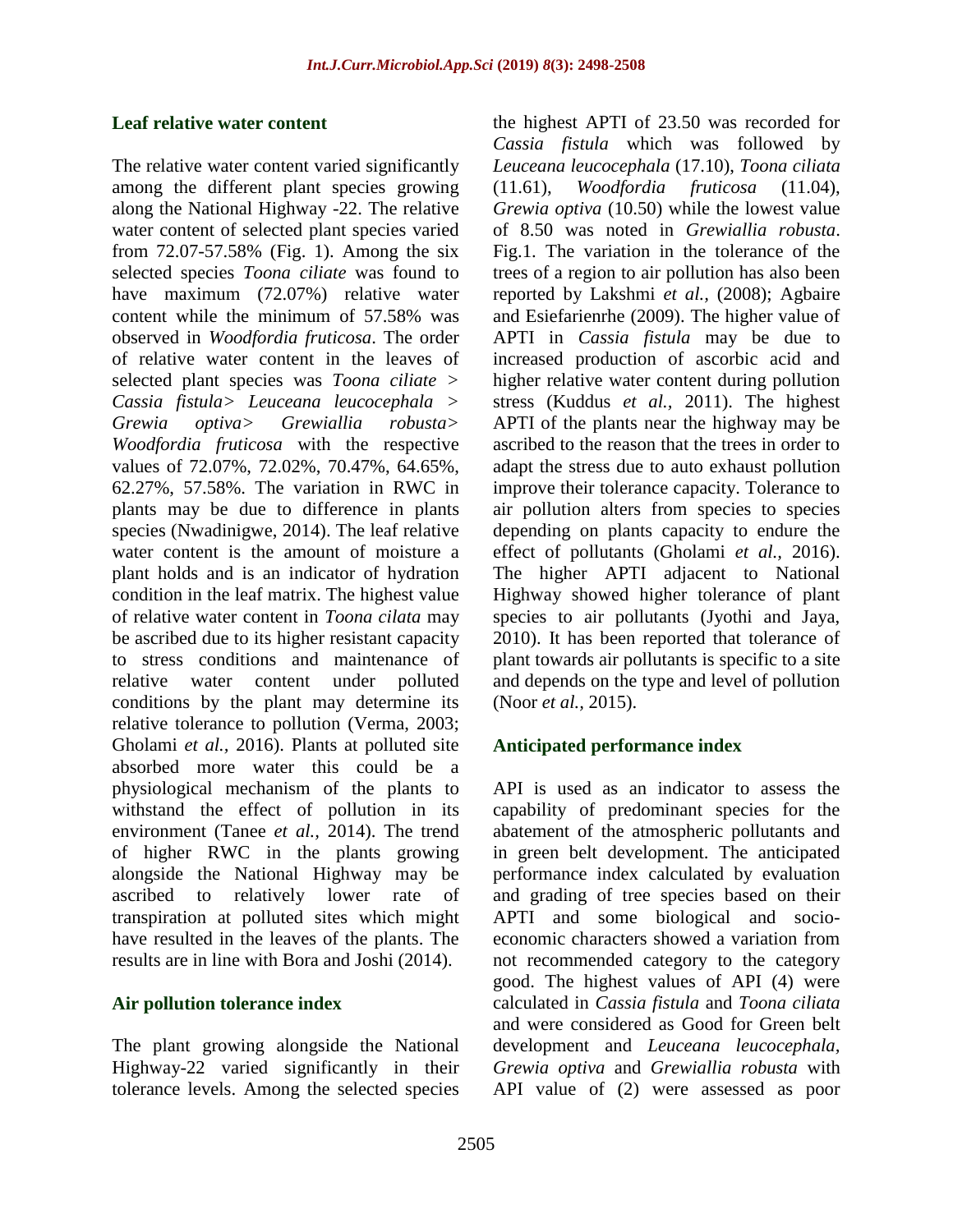whereas *Woodfordia* with APII value of zero was assessed as not recommended Table.4. The highest API of *Cassia fistula* may be due to its high APTI. API value is more for the species with higher APTI having better plant and leaf characteristics (Prajapati and Tripathi, 2008). Among all the plant species *Cassia fistula* was the most tolerant species and also this species has the high economic and aesthetic value. Hence it can be recommended for the plantation in the polluted areas. From the present investigation it can be concluded that all the biochemical, physiological, biological as well as socioeconomic parameters of the plant species play an important role in determining the sensitivity and tolerance of plants to air pollution with reference to their tolerance and performance index. The study indicated that *Cassia fistula* should be considered for plantation alongside the National Highway 22 because of its highest tolerance capacity to pollution and high anticipated performance index among the commonly growing species. Tsega and Deviprasad (2014) also concluded that plant species with high API values should be recommended for establishment of the green belts.

# **Acknowledgment**

The author is thankful to the Department of Environmental Sciences, Dr. Y.S Parmar UHF, Nauni, Solan for providing necessary facilities and sincere gratitude is expressed to Dean College of Forestry for providing financial support to conduct the study.

# **References**

- A. O. A. C. 1980. Official methods of analysis of the analytical chemist, 13th ed. (W. Horwitz, ed.). *Association of Analytical Chemists.* 83: 617-623.
- Agbaire, P. O. and Esiefarienrhe, E. 2009. Air Pollution Tolerance Indices (APTI) of

some plants around Otorogun gas plant in Delta state, Nigeria. *J. Applied Sci. Environ. Manage.* 13(1): 11-14.

- Barrs, H. D. and Weatherly, P. E. 1962. A reexamination of the relative turbidity technique for estimating water deficit in leaves. *Australian Journal of Biological Sciences*. 15: 413-42.
- Begum, A. and Harikrishna, S. 2010. Evaluation of some tree species to absorb air pollutants in three industrial locations of South Bengaluru, India. *Journal of Chemistry*. 7(1): 151-156.
- Bhattacharya, T., Kriplani, L., and Chakraborty, S., 2013. Seasonal Variation in Air Tolerance Index of Various Plant Species of Baroda City, *Universal Journal of Environmental Research and Technology.* 3(2): 199- 208.
- Bora Meha and Joshi Namita. 2014. A study on variation in biochemical aspects of different tree species with tolerance and performance index. *The Bioscan* 9(1): 59-63.
- Cheng F. Y., Burkey K. O., Robinson J. M. and Booker F. L. 2007. Leaf extracellular ascorbic in relation to  $O_3$ tolerance of two soybean cultivars. *Environmental Pollution* 150: 355-362
- Gholami, A., Mojiri, A. and Amini, H. 2016. Investigation of the air pollution tolerance index using some plant species in Avhaz region. *Journal of Animal and Plant Sciences.* 26 (2): 475- 480.
- Govindaraju, M., Ganeshkumar, R. S., Muthukumaran, V. R. and Visvanathan, P. 2012. Identification and evaluation of air pollution tolerant plants around lignite-based thermal power station for greenbelt development. *Environmental Science and Pollution Research.* 19 (4): 1210–1223.
- Hiscox, J. D. and Israelstam G. F. 1979. A method for the extraction of chlorophyll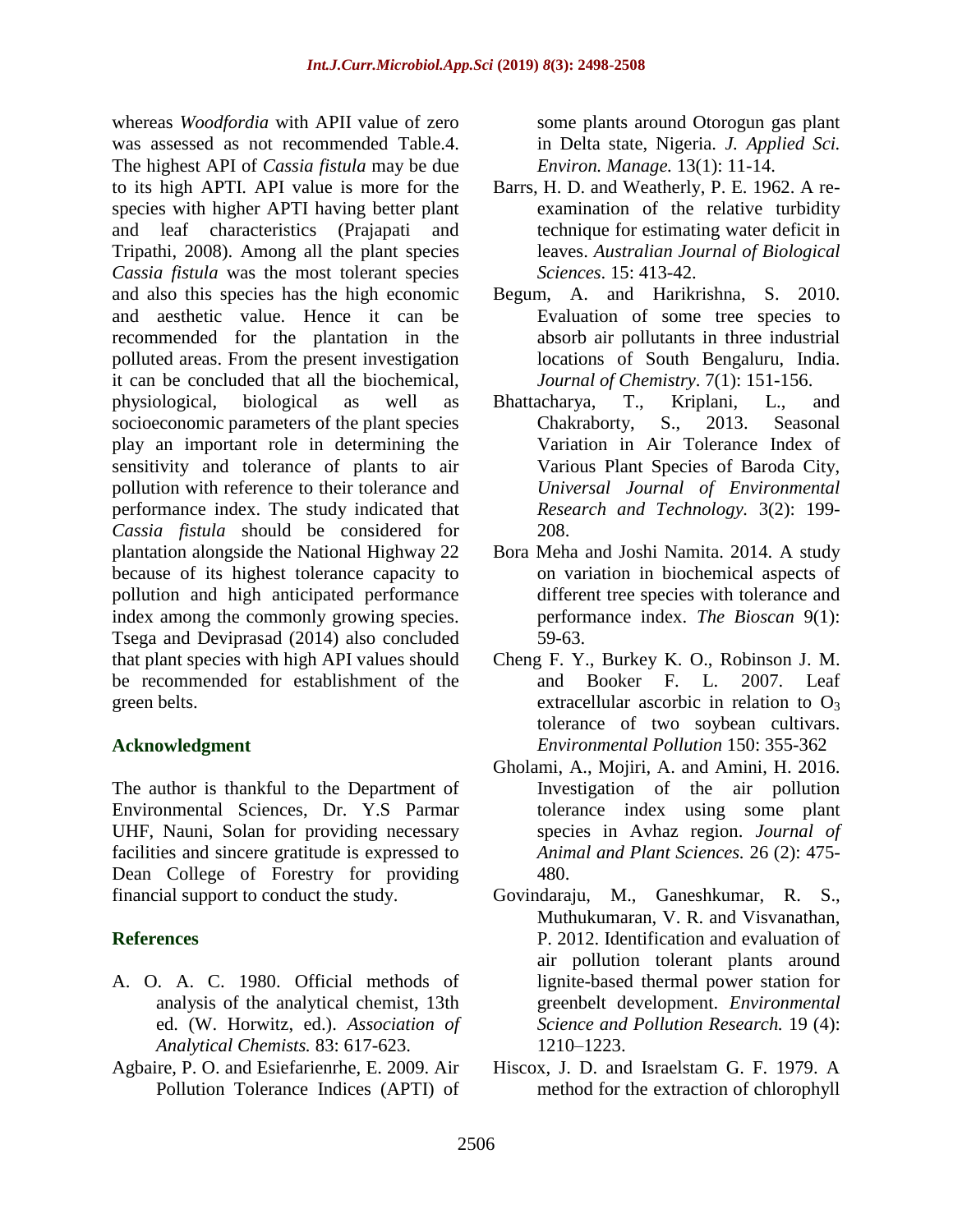from leaf tissue without maceration. *Canadian Journal of Botany*. 57: 1332- 1334.

- Joshi U. N., Rathore S. S and Arora S. K. 1993. Effect of chromium on growth and development of cowpea (*Vigna unguiculata L*). *Indian Journal of Environment Protection*. 19: 745-749
- Jyothi, J. S. and Jaya, D. S. 2010. Evaluation of air pollution tolerance index of selected plant species along roadsides in Thiruvanthapuram, Kerala. *Journal of Environmental Biology.* 31: 379-386.
- Kaur, M. and Nagpal, A.K., 2017. Evaluation of air pollution tolerance index and anticipated performance index of plants and their application in development of green space along the urban areas. *Environmental Science and Pollution Research*. *24*(23): 18881-18895.
- Kuddus, M., Kumari, R. and Ramteke, P. W. 2011. Studies on air pollution tolerance of selected plants in Allahabad city, India. *J. Environmental Research and Management*. 2(3): 042-046.
- Lakshmi, P. S., Sravanti, K. L. and Srinivas, L. 2008. Air pollution tolerance index of various plant species growing in industrial areas. *The Ecoscan.* 2(2): 203-206.
- Madan, S. and Chauhan, S. 2015. Air pollution tolerance index and anticipated performance index of selected plant species in Haridwar City, India. Report and Opinion. 7 (6): 32-37.
- Mahecha G.S., Bamniya, B.R., Nair, Neelima and Saini D. 2013. Air pollution tolerance index of certain plant species-A study of Madri Industrial Area, Udaipur (Raj.), India, *Int. J. Innovative Res. Sci. Engg. Tech.* 2(12): 7927-7929.
- Mir, Q. A. 2008. Vehicular pollution and pigment content of certain avenue trees. *Poll. Res.* 27: 59-63. Mir QA, Yazdani T, Kumar A, Narain K, Yunus M. Vehicular population and pigment

content of certain avenue trees. Pollut Res 2008; 27: 59-63.

- Mondal, D., Gupta, S. and Kumar, J.D. 2011. Anticipated performance index of some tree species considered for green belt development in an urban area. *International Research Journal of Plant Science.* 2(4): 99-106
- Ninave, S. Y. 2001. Biochemical features of plants as indicators of air pollution. *Bulletin of Environmental Contamination and Toxicology*. 67(1): 133-140.
- Noor, M. J., Sultana, S., Fatima, S., Ahmad, M., Zafar, M., Sarfraz, M., Balkhyour, M. A., Safi, S. Z. and Ashraf, M. A. 2015. Estimation of Anticipated Performance Index and Air Pollution Tolerance Index of vegetation around the marble industrial areas of Potwar region: bioindicators of plant pollution response. *Environmental Geochemistry and Health*. 37(3): 441-455.
- Nwadinigwe, A. O. 2014. Air pollution tolerance indices of some plants around Ama industrial complex in Enugu State, Nigeria. *African Journal of Biotechnology.* 13(11): 1231-1236.
- Prajapati, S. K. and Tripathi, B.D. 2008. Seasonal variation of leaf dust accumulation and pigment content in plant species exposed to urban particulates pollution. *Journal of Environmental Quality.* 36: 704-705.
- Shannigrahi, A. S., Sharma, R. C. and Fukushima, T. 2003. Air pollutioncontrol by optimal green belt development for Victoria Memorial Monument, Kolkata (India). *Intern. J. Environ. Studies.* 60(3): 241-249.
- Singare, P.U. and Talpade, M. S. 2013. Physiological responses of some plant species as a bio indicator of roadside automobile pollution stress using the air pollution tolerance index approach.